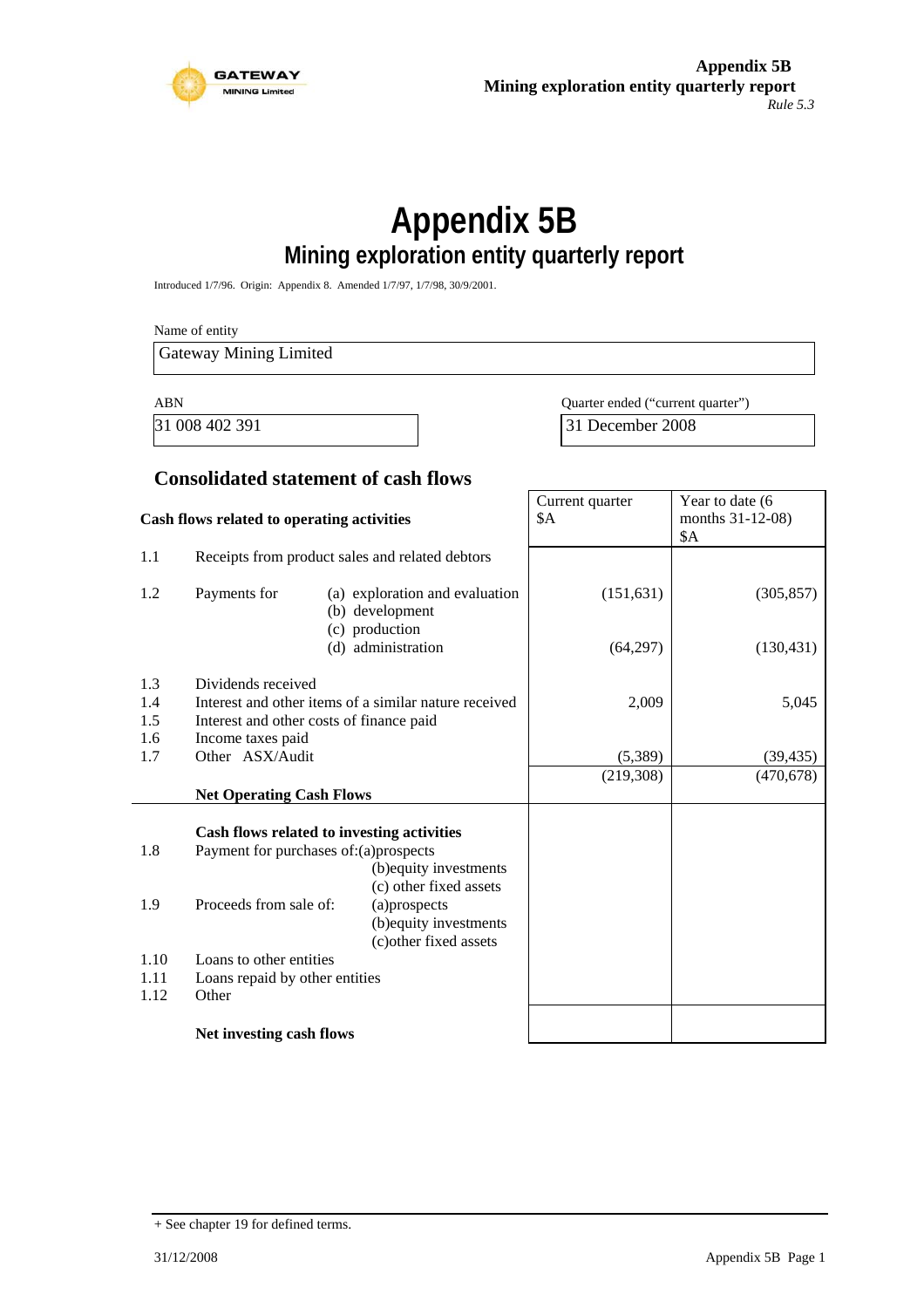

|              |                                                                                     | Current quarter | Year to date (6 months) |
|--------------|-------------------------------------------------------------------------------------|-----------------|-------------------------|
|              |                                                                                     | \$Α             | $31 - 12 - 08$          |
|              |                                                                                     |                 | \$A                     |
| 1.13         | Total operating and investing cash flows (brought<br>forward)                       |                 |                         |
|              | Cash flows related to financing activities                                          |                 |                         |
| 1.14         | Proceeds from issues of shares, options, etc.                                       |                 | 400,000                 |
| 1.15         | Proceeds from sale of forfeited shares                                              |                 |                         |
| 1.16         | Proceeds from borrowings                                                            |                 |                         |
| 1.17         | Repayment of borrowings                                                             |                 |                         |
| 1.18         | Dividends paid                                                                      |                 |                         |
| 1.19         | Other (provide details if material)                                                 |                 | (32,000)                |
|              | Net financing cash flows                                                            |                 | 368,000                 |
|              | Net increase (decrease) in cash held                                                | (219,308)       | (102, 678)              |
| 1.20<br>1.21 | Cash at beginning of quarter/year to date<br>Exchange rate adjustments to item 1.20 | 527,133         | 410,503                 |
| 1.22         | Cash at end of quarter                                                              | 307,825         | 307,825                 |

### **Payments to directors of the entity and associates of the directors Payments to related entities of the entity and associates of the related entities**

|      |                                                                  | Current quarter<br>\$Α |
|------|------------------------------------------------------------------|------------------------|
| 1.23 | Aggregate amount of payments to the parties included in item 1.2 | 32,150                 |
| 1.24 | Aggregate amount of loans to the parties included in item 1.10   |                        |
|      |                                                                  |                        |

1.25 Explanation necessary for an understanding of the transactions

#### **Non-cash financing and investing activities**

2.1 Details of financing and investing transactions which have had a material effect on consolidated assets and liabilities but did not involve cash flows

2.2 Details of outlays made by other entities to establish or increase their share in projects in which the reporting entity has an interest

<sup>+</sup> See chapter 19 for defined terms.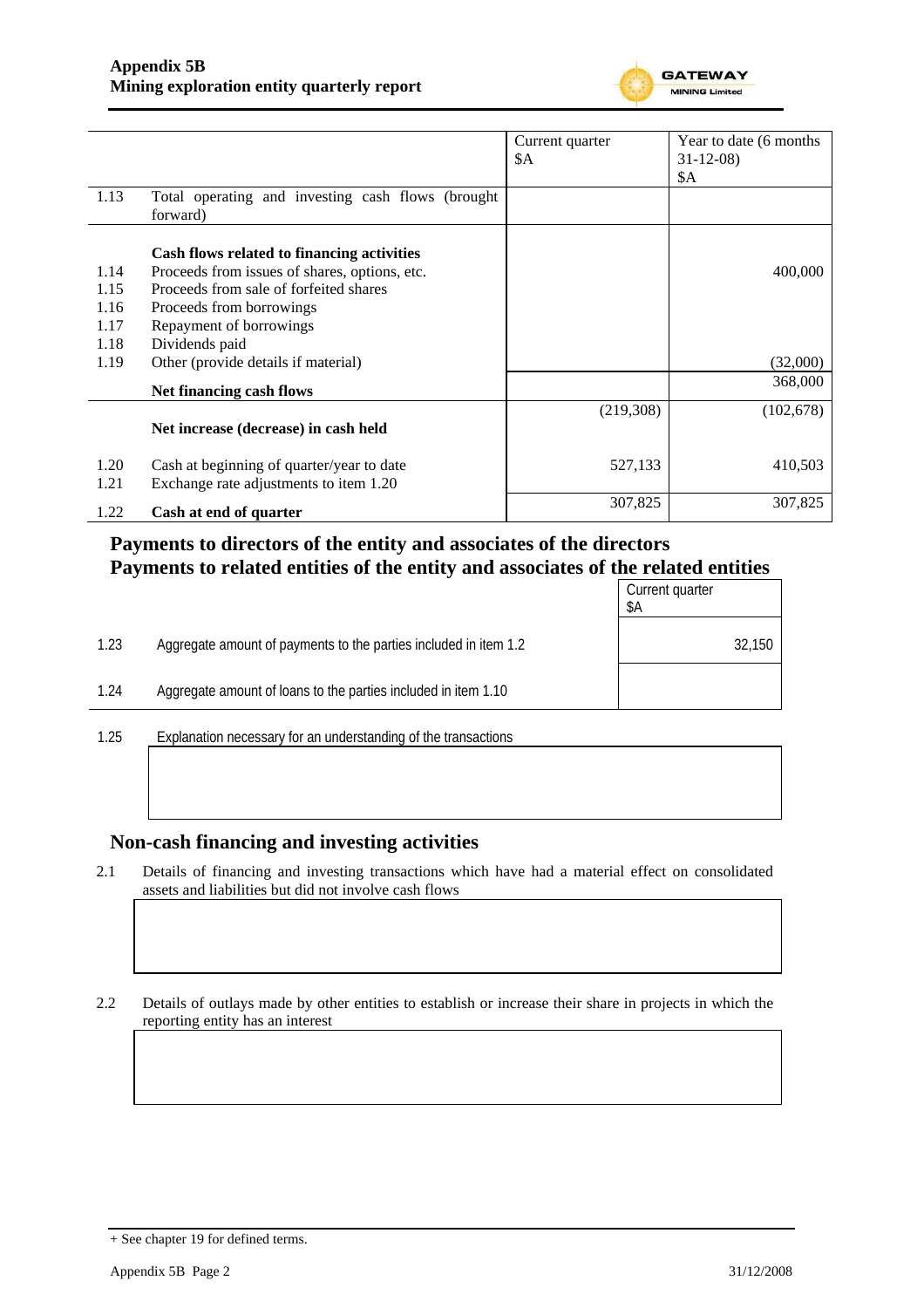

 $\overline{\phantom{a}}$ 

### **Financing facilities available**

*Add notes as necessary for an understanding of the position.* 

|     |                             | Amount available<br>\$A'000 | Amount used<br>\$A'000 |
|-----|-----------------------------|-----------------------------|------------------------|
| 3.1 | Loan facilities             |                             |                        |
| 3.2 | Credit standby arrangements |                             |                        |
|     |                             |                             |                        |

## **Estimated cash outflows for next quarter**

|     | <b>Total</b>               |         |
|-----|----------------------------|---------|
|     |                            | 180,000 |
| 4.2 | Development                |         |
| 4.1 | Exploration and evaluation | 180,000 |
|     |                            | \$A     |
|     |                            |         |

# **Reconciliation of cash**

| Reconciliation of cash at the end of the quarter (as<br>shown in the consolidated statement of cash flows) to<br>the related items in the accounts is as follows. |                                                  | Current quarter<br>\$A | Previous quarter<br>\$A |
|-------------------------------------------------------------------------------------------------------------------------------------------------------------------|--------------------------------------------------|------------------------|-------------------------|
| 5.1                                                                                                                                                               | Cash on hand and at bank                         | 313,847                | 527,133                 |
| 5.2                                                                                                                                                               | Deposits at call                                 |                        |                         |
| 5.3                                                                                                                                                               | Bank overdraft                                   |                        |                         |
| 5.4                                                                                                                                                               | Other (provide details)                          |                        |                         |
|                                                                                                                                                                   | <b>Total: cash at end of quarter</b> (item 1.22) | 313,847                | 527,133                 |

### **Changes in interests in mining tenements**

|     |                                                                     | Tenement<br>reference | Nature of interest<br>(note (2)) | Interest at<br>beginning<br>of quarter | Interest at<br>end of<br>quarter |
|-----|---------------------------------------------------------------------|-----------------------|----------------------------------|----------------------------------------|----------------------------------|
| 6.1 | Interests in mining<br>tenements relinquished,<br>reduced or lapsed |                       |                                  |                                        |                                  |
| 6.2 | Interests in mining<br>tenements acquired or<br>increased           |                       |                                  |                                        |                                  |

<sup>+</sup> See chapter 19 for defined terms.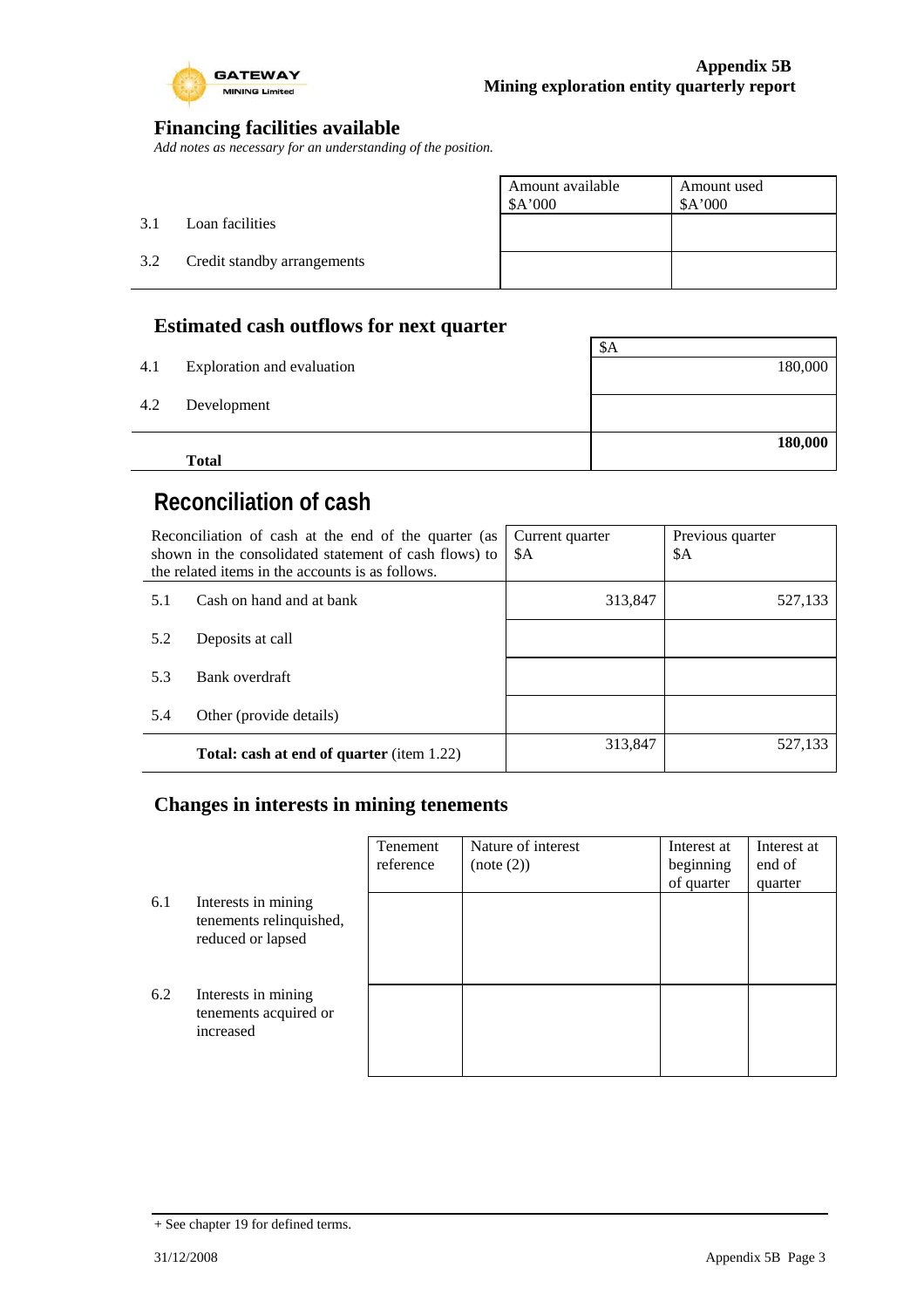

#### **Issued and quoted securities at end of current quarter**

*Description includes rate of interest and any redemption or conversion rights together with prices and dates.* 

|      |                                      | Total number | Number quoted | Issue price per                    | Amount paid up per               |
|------|--------------------------------------|--------------|---------------|------------------------------------|----------------------------------|
|      |                                      |              |               | security (see note<br>$3)$ (cents) | security (see note 3)<br>(cents) |
| 7.1  | Preference                           |              |               |                                    |                                  |
|      | <sup>+</sup> securities              |              |               |                                    |                                  |
|      | (description)                        |              |               |                                    |                                  |
| 7.2  | Changes during                       |              |               |                                    |                                  |
|      | quarter                              |              |               |                                    |                                  |
|      | (a) Increases                        |              |               |                                    |                                  |
|      | through issues                       |              |               |                                    |                                  |
|      | (b) Decreases                        |              |               |                                    |                                  |
|      | through returns of                   |              |               |                                    |                                  |
|      | capital, buy-                        |              |               |                                    |                                  |
|      | backs,                               |              |               |                                    |                                  |
| 7.3  | redemptions<br><sup>+</sup> Ordinary | 105,122,962  | 105,122,962   |                                    |                                  |
|      | securities                           |              |               |                                    |                                  |
|      |                                      |              |               |                                    |                                  |
| 7.4  | Changes during                       |              |               |                                    |                                  |
|      | quarter                              |              |               |                                    |                                  |
|      | (a) Increases                        |              |               |                                    |                                  |
|      | through issues<br>(b) Decreases      |              |               |                                    |                                  |
|      | through returns of                   |              |               |                                    |                                  |
|      | capital, buy-backs                   |              |               |                                    |                                  |
| 7.5  | <sup>+</sup> Convertible             |              |               |                                    |                                  |
|      | debt securities                      |              |               |                                    |                                  |
|      | (description)                        |              |               |                                    |                                  |
| 7.6  | Changes during                       |              |               |                                    |                                  |
|      | quarter                              |              |               |                                    |                                  |
|      | (a) Increases                        |              |               |                                    |                                  |
|      | through issues<br>(b) Decreases      |              |               |                                    |                                  |
|      | through securities                   |              |               |                                    |                                  |
|      | matured,                             |              |               |                                    |                                  |
|      | converted                            |              |               |                                    |                                  |
| 7.7  | <b>Options</b>                       | 4,000,000    |               | Exercise price                     | Expiry date                      |
|      | (description and                     |              |               |                                    |                                  |
|      | conversion factor)                   |              |               | $30$ cents                         | 30 November 2011                 |
| 7.8  | Issued during                        |              |               |                                    |                                  |
|      | quarter                              |              |               |                                    |                                  |
| 7.9  | <b>Exercised</b> during<br>quarter   |              |               |                                    |                                  |
| 7.10 | Expired during                       |              |               |                                    |                                  |
|      | quarter                              |              |               |                                    |                                  |
| 7.11 | <b>Debentures</b>                    |              |               |                                    |                                  |
|      | (totals only)                        |              |               |                                    |                                  |
| 7.12 | <b>Unsecured notes</b>               |              |               |                                    |                                  |
|      | (totals only)                        |              |               |                                    |                                  |
|      |                                      |              |               |                                    |                                  |

<sup>+</sup> See chapter 19 for defined terms.